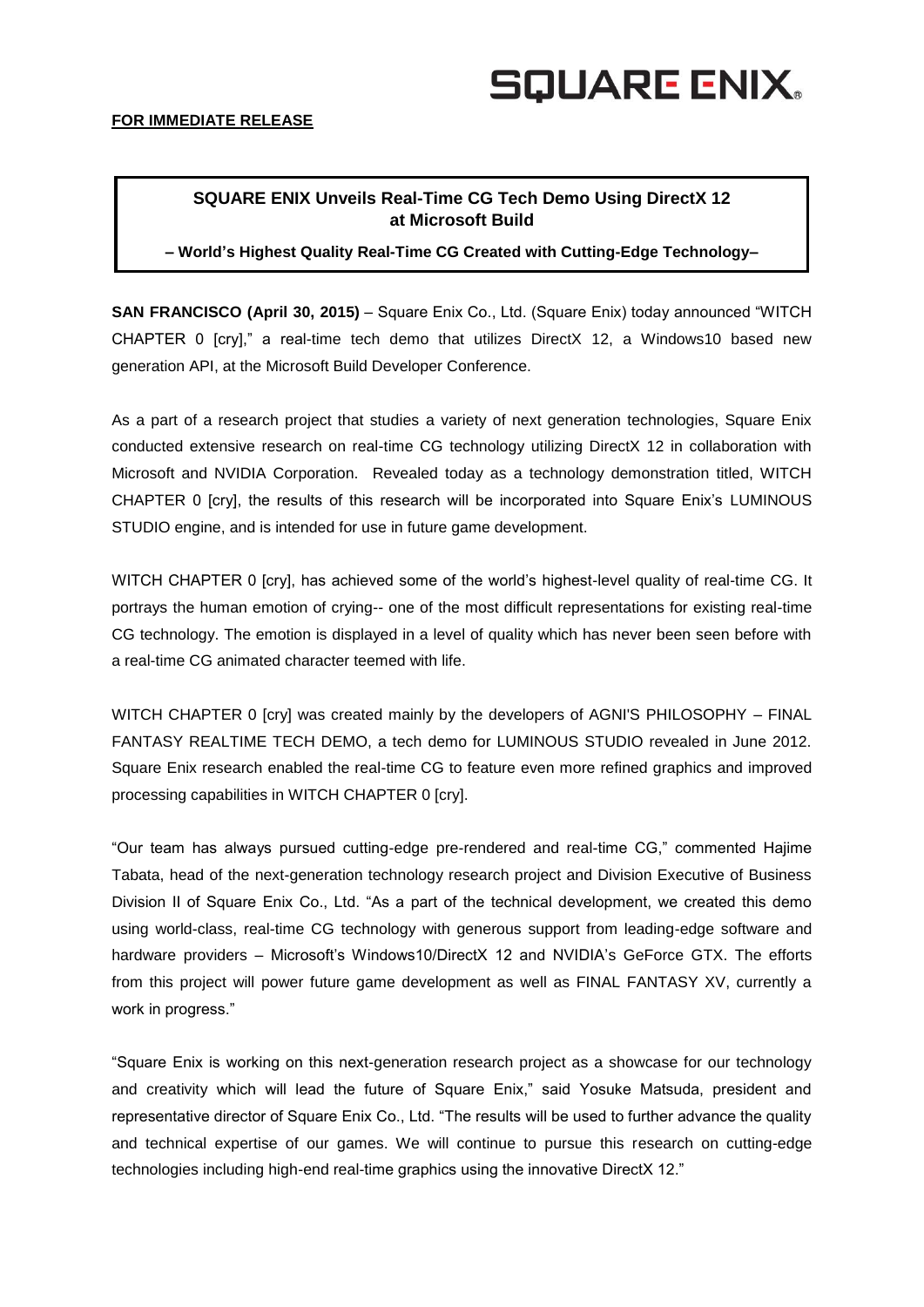# **SQUARE ENIX.**

Furthermore, this tech demo was made possible by using NVIDIA GeForce GTX TITAN X-4-way SLI PC.

"We've designed DirectX 12 to deliver industry leading performance across the widest range of form factors and graphic cards," said Steven Guggenheimer, corporate vice president and chief evangelist at Microsoft. "The work Square Enix is doing plays a valuable role in exhibiting the potential of DirectX 12 to enable even greater innovation and optimized game performance."

"WITCH CHAPTER 0 [cry] features the most ambitious real-time, cinematic-quality graphics ever undertaken," said Jen-Hsun Huang, president and CEO, NVIDIA. "Square Enix's achievement is nothing short of breathtaking. I am delighted that their amazing team turned to the NVIDIA GAMEWORKS EFFECTS STUDIO to help bring WITCH CHAPTER 0 [cry] to life. This is a preview of the beauty and artistry of video games to come."

Square Enix will continue to drive research and development of new technologies in game development and to provide the world's highest quality entertainment content to consumers.

The WITCH CHAPTER 0 [cry] demo video showcased at the Microsoft Build Developer Conference can be viewed here:<http://channel9.msdn.com/Events/Build/2015/KEY02>

The WITCH CHAPTER 0 [cry] will also be showcased at "de:code 2015," a developer conference hosted by Microsoft Japan, to take place May 26-27 in Tokyo, Japan.



©2015 SQUARE ENIX CO., LTD. All Rights Reserved.